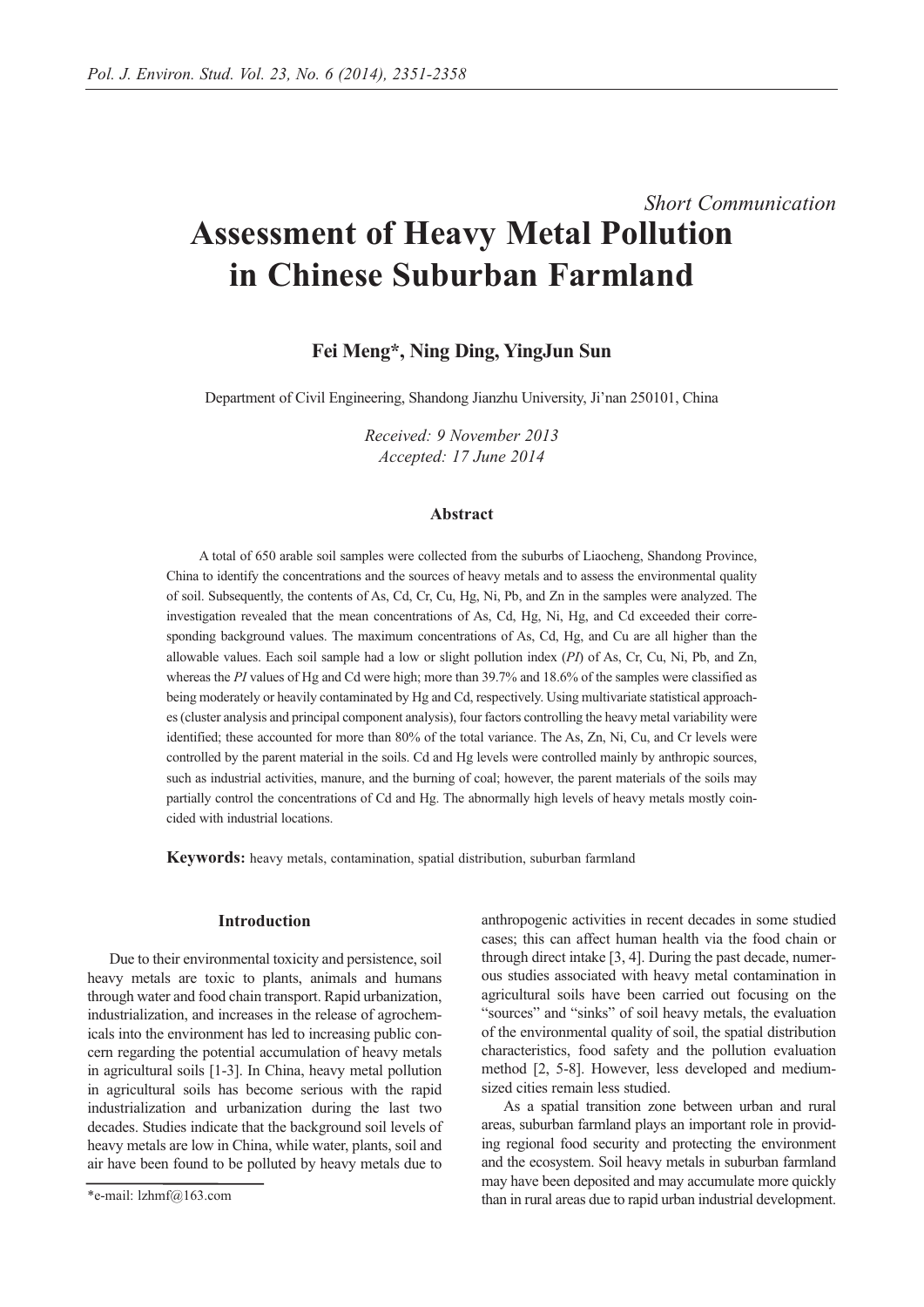Some researchers have indicated the need for a better understanding of suburban agricultural soil pollution [6, 9], and, indeed, increasing research has focused on heavy metals in suburban farmland soils. Heavy metals in suburban soils may come from mining, smelting, waste disposal, vehicle exhausts, urban effluent, sewage sludge, fertilizer application, pesticides, and other sources [9-12]. Understanding the spatial distribution of suburban topsoil heavy metals is important for environmental management and agricultural production. The spatial variability of soil heavy metals is a significant part of ecosystem evaluation and environmental supervision. Geostatistics has successfully been applied to investigate and map soil heavy metals [2, 9, 13]. Yang [9] suggested that spatial principal component analysis was helpful in identifying anthropogenic sources of soil heavy metals, which could reveal both the spatial structures and the relationships among multiple variables at a given spatial scale.

In the North China Plain, one of China's most important agricultural regions, soil heavy metal contamination caused by intensive anthropogenic activities has become an urgent problem. In the past two decades, research on heavy metal concentrations in agricultural soils, forest soils, urban soils, and urban parks has been conducted in Beijing, which is located in the northern portion of the North China Plain [14]. However, the spatial variability in heavy metal deposition and the subsequent soil pollution levels remain unknown in the relatively underdeveloped cities in this area. Based on the observed data, the spatial variability of heavy metals (As, Cd, Cr, Cu, Hg, Ni, Pb, and Zn) in suburban areas of Liaocheng is investigated using techniques such as geostatistics, statistics, and geographical information systems (GIS) for the purpose of evaluating heavy metal spatial distribution and the scale of variability. This provides efficient estimates for soil environmental monitoring and valuable information for regional soil quality management.

#### **Material and Methods**

#### Study Area

Liaocheng (35º47´ to 37º02´N, 115º16´ to 116º32´E) is an important industrial city in Shandong Province in eastern China (Fig. 1). It covers an area of  $8,715 \text{ km}^2$  and has approximately 6,350,000 inhabitants. It has a typical continental monsoon climate, including warm temperatures, semi-humid conditions, well-defined seasons, and is rich in water resources. The mean annual temperature is 14ºC, and the average mean precipitation is 570 mm. The soil of Liaocheng is typically moist; the soil textures mainly include sandy soil, loam soil, and clay soil. It is an important cotton grain base both in the Shandong province and in the whole country.



Fig. 1. Map of the sampling sites in Liaocheng. A: Main urban area of Liaocheng.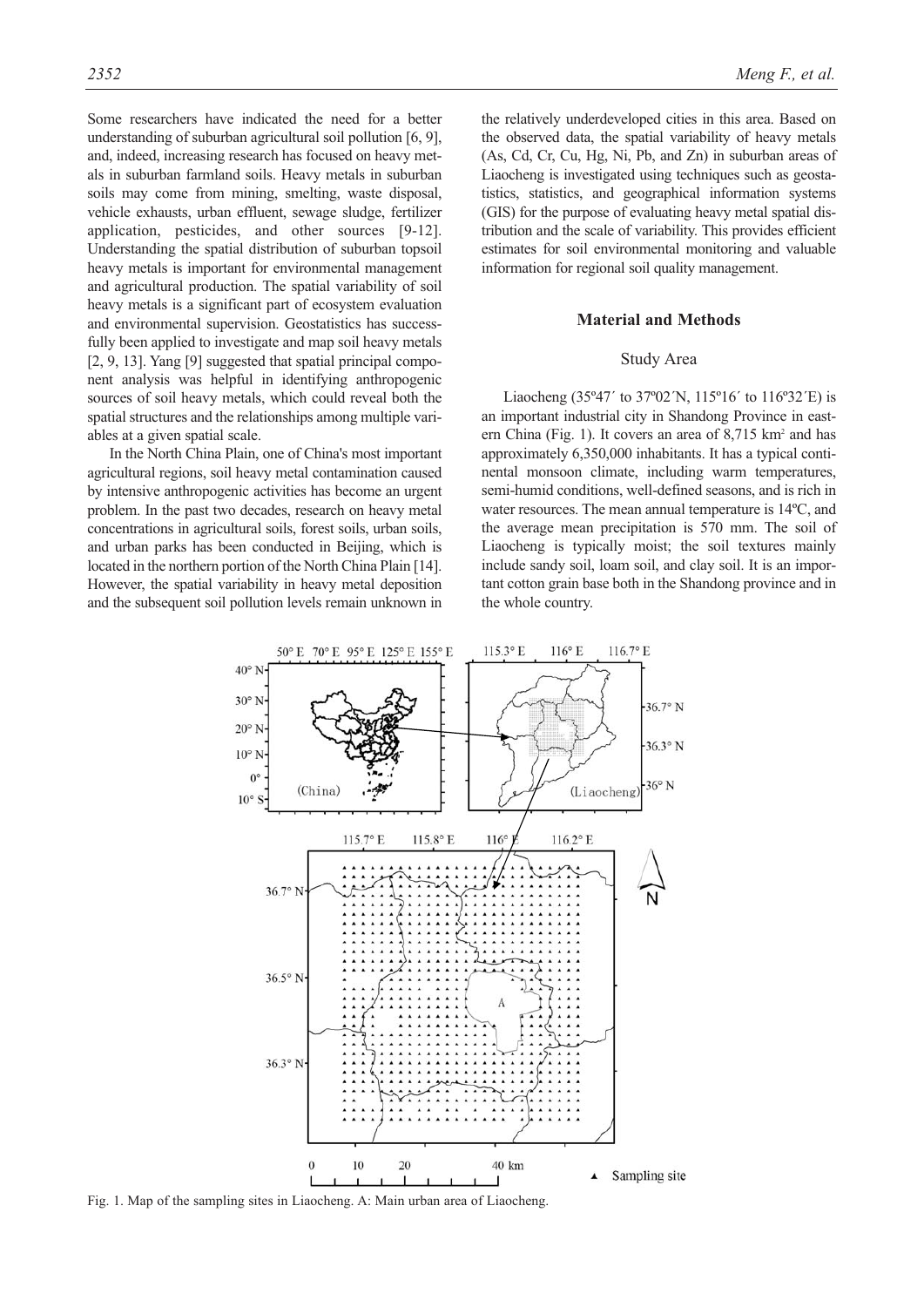|                 | As        | Cd        | Cr        | Cu        | Hg        | Ni     | Pb     | Zn     |
|-----------------|-----------|-----------|-----------|-----------|-----------|--------|--------|--------|
| Mean            | 10.74     | 0.14      | 62.59     | 21.75     | 0.04      | 26.35  | 21.34  | 63.06  |
| <b>SD</b>       | 1.75      | 0.03      | 5.57      | 3.10      | 0.02      | 3.11   | 2.30   | 7.38   |
| BC              | 9.30      | 0.08      | 66.00     | 24.00     | 0.02      | 25.80  | 25.80  | 63.50  |
| Guideline value | 15        | 0.20      | 90        | 35        | 0.15      | 40     | 35     | 100    |
| C.V. $(\%)$     | 16.3      | 20.4      | 8.9       | 14.2      | 54.7      | 11.8   | 10.8   | 11.7   |
| Geom. M.        | 10.70     | 0.14      | 62.56     | 21.74     | 0.04      | 26.27  | 21.42  | 63.10  |
| Geom. S.D.      | 2.17      | 0.03      | 5.60      | 3.32      | 0.06      | 3.20   | 2.58   | 7.91   |
| Min.            | 1.90      | 0.08      | 39.40     | 13.50     | 0.01      | 16.40  | 14.70  | 42.50  |
| Max.            | 17.60     | 0.34      | 83.70     | 41.50     | 0.26      | 37.70  | 30.60  | 93.70  |
| <b>Skewness</b> | 0.25      | 1.35      | 0.00      | 0.88      | 3.34      | 0.19   | 0.18   | 0.12   |
| Kurtosis        | 1.14      | 3.89      | 1.03      | 2.72      | 9.12      | 0.57   | 0.09   | 0.80   |
| Range           | 15.70     | 0.26      | 44.30     | 28.00     | 0.25      | 21.30  | 15.90  | 51.20  |
| Distribution    | Lognormal | Lognormal | Lognormal | Lognormal | Lognormal | Normal | Normal | Normal |

Table 1. Summary statistics of heavy metal concentrations in agricultural soils of Liaocheng, and background values of Shandong Province. All concentrations are in mg/kg dry weight.

SD – standard deviation, BC – background concentrations in the soils of Shandong [17], Guideline value – soil environmental quality standard GB 15618–1995, C.V. – coefficients of variation, Geom.M – geometric mean, Geom.S.D – geometric standard deviation, Min. – minimum value, Max. – maximum value.

#### Sampling and Analysis

Based on an electronic map of Liaocheng (scaled 1:250,000), uniform grids of 2×2 km were obtained for the whole study area; each grid center is a sampling point (Fig. 1). Topsoil samples (0-20 cm) were collected from 650 different grids in the whole suburban Liaocheng city in 2008 (Fig. 1). Certain sampling point locations varied within small limits according to the specific topography, land use, and soil type provided by topographic maps with a scale of 1:50000, soil maps with a scale of 1:100,000, and aerial photos with a scale of 1:10,000. Soil samples were obtained by mixing five subsamples from each site within a 20×20 m area and recorded for the central point position using a GPS device. Approximately 1 kg soil samples were collected at each location using a stainless steel spade and stored in self-sealing plastic bags.

#### Chemical Analysis

All soil samples were air-dried, ground, and sieved through a 2 mm nylon sieve to remove coarse materials and other debris. Then a portion of each sample was further ground with a pestle and mortar until all particles passed through a 0.15 mm nylon sieve. For the analysis of total heavy metal concentrations, one gram of each dry soil sample was digested in Teflon tubes with a mixture of perchloric acid (HClO<sub>4</sub>), nitric acid (HNO<sub>3</sub>), and hydrogen fluoride (HF). The solution of each digested sample was analyzed by inductively coupled plasma atomic absorption spectrometry (ICP/AES) for the following heavy metals: As, Cd, Cr, Cu, Hg, Ni, Pb, and Zn [15]. Standard reference materials obtained from the Center of National Standard Reference Materials of China and blank samples were inserted with each batch of samples (1 blank and 1 standard for each 10 samples) for quality assurance and quality control. The analytical precision, measured as relative standard deviations, were all less than 10%. All samples were analyzed in duplicate and results were accepted when the relative standard deviation was within 5%. The results met the accuracy demand of the Technical Specification for Soil Environmental Monitoring HJ/T 166-2004 [16].

In this study, principal component analysis (PCA) and cluster analysis (CA) were employed. Because the soil heavy metal concentrations varied greatly, PCA and CA were performed on the standardized datasets to minimize the effects of differences in measurement units and variance [5]. Additionally, statistical calculations were performed within each cluster to allow for further comparison between clusters [14]. Other statistical analyses included the mean, the standard error, the maximum, the minimum and the coefficient of variation.

To assess the environmental quality of soil, a pollution index (*PI*) was introduced for each metal. The *PI* of each heavy metal is defined as the ratio of its concentration to the background value of the corresponding metal of Shandong using the following equation [14]:

$$
PI = C_i / S^i \tag{1}
$$

...where *PI* is the pollution index corresponding to each sample,  $C_i$  is the measured value of each metal (mg/kg), and  $S_i$  is the background value (mg/kg). In this study, the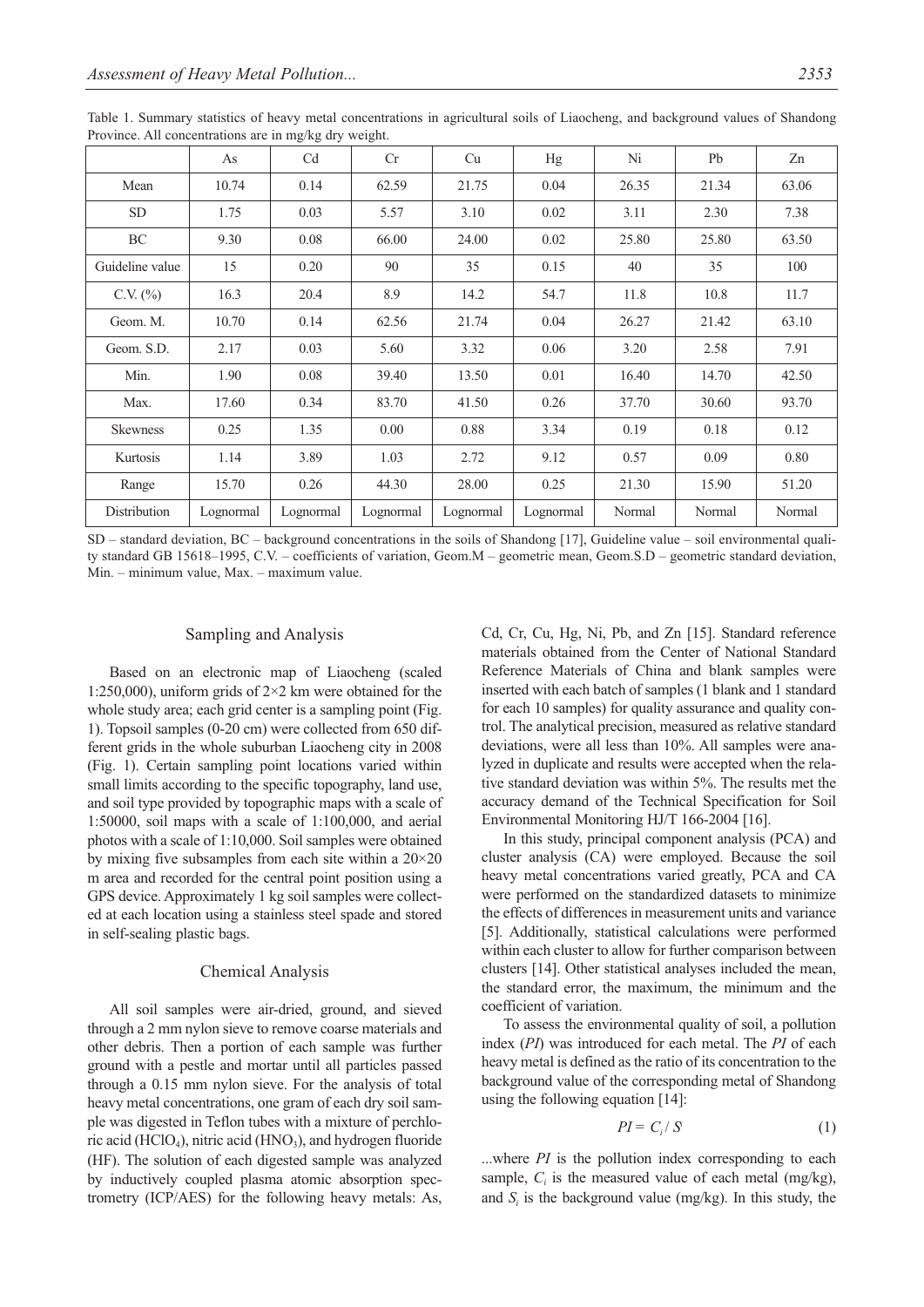soil background values of As, Cd, Cr, Cu, Hg, Ni, Pb, and Zn were taken from measurements in the Shandong Province and the values were 9.30, 0.08, 66.00, 24.00, 0.02, 25.80, 25.80, and 63.50 mg/kg, respectively [17]. The PI of each metal was calculated and classified as either low (*PI*≤1), slight (1<*PI*≤ 2), moderate (2<*PI*≤ 3), or high (*PI*>3) [14].

All of the above statistical calculations were carried out with SPSS 13.0 and Origin Pro 8.0 software packages. The environmental soil quality maps of eight heavy metals spatial distributing pattern were produced using a Kriging interpolation technique in ArcGIS 9.3.

#### **Results**

### Descriptive Statistical Parameters

The statistical results of the geometric mean and the geometric standard deviation are shown in Table 1. The mean value was used when the concentrations of the soil heavy metal had a normal distribution, and the geometric mean value was used when the concentration of the heavy metal had a lognormal distribution [14].

Because there appeared to be outliers near pollution sources, the normal distribution of each soil heavy metal was tested. Soil heavy metals did not have normal distributions, except for Ni, Pb, and Zn; most of the distributions showed positive skewness and kurtosis values greater than zero ( $p$ <0.05), which affects the results of the chemometric analysis. However, after log-transformation [18], all of the transformed variables, including As, Cd, Cr, Cu, and Hg, nearly fit a normal distribution (Table 1). The distribution of the data was tested with the Shapiro-Wilk method  $(p<0.05)$ .

The maximum measured values of all of the eight heavy metals were more than double the minimum values, with large spatial ranges. The mean concentrations plus the standard deviations of Hg and Cd are  $0.04\pm0.02$  mg·kg<sup>-1</sup> and  $0.14\pm0.03$  mg·kg<sup>-1</sup>, respectively. These values are significantly higher than the background concentration, indicating possible pollution at some points in the study area. The Pb (mean±S.D.) exhibited a lower concentration than the background value; this was most likely caused by weathering and lithogenic fluxes of rich parent materials. The observed maximum concentrations of As, Cd, Hg, and Cu are all higher than the guideline values [19], particularly for the heavy metals Hg and Cd.

The coefficient of variation (C.V.) values of eight soil heavy metals ranged from 8.9% to 54.7%, indicating that they had moderate variations. Hg has the highest C.V. value (54.7%), indicating that Hg would have the highest possibility of being affected by the extrinsic factors such as anthropogenic activities. Cr has the lowest C.V. value from the eight heavy metals (8.9%), suggesting that Cr has a weak variation and may more often be associated with natural sources (Table 1). The sequence of the other C.V. values was Cd>As>Cu>Ni>Zn>Pb.

#### Correlation Coefficient Analysis

The Pearson correlation coefficients of the heavy metals in the agricultural soils of Liaocheng are summarized in Table 2. Generally, the relationships between heavy metals can provide important information on the sources and pathways of heavy metals [20]. Significant correlations were found between As, Cd, Cr, Cu, Ni, Pb, and Zn; among them, the correlation coefficients of Zn-Ni, Zn-Cu, and Ni-Cu are all higher than 0.7, suggesting that these heavy metals may originate from a common source, such as agricultural activities. However, Hg showed only weak positive correlations with the other heavy metals, suggesting that it has a different source than the other heavy metals.

## Multivariate Analysis Results (PCA)

Cluster analysis (CA) was applied to assist in the identification of pollutant sources. The results are shown in Fig. 2. The distance axis represents the degree of association between groups of variables. The eight heavy metals can be classified into six clusters using the criteria of a rescaled distance between 0 and 5. Cluster I contained Ni, Zn, and Cu. There are significant correlations between these three heavy metals, indicating that they have naturally associated relationships. Clusters II to VI each contained only one heavy metal.

PCA was used to further analyze the relationships between the soil heavy metals. The total variance explained by the PCA and the component matrices for the eight heavy metal concentrations in agricultural soils from Liaocheng are listed in Table 3. The results of the PCA suggest that the eight heavy metals could be reduced to four components, which accounted for more than 80% of the total variance of the data (Table 3). The communalities of the variables were 2% for Hg, 33% for Cd, 56% for As, 84% for Ni, 94% for Cu and Pb, and 96% for Zn and Cr.





Fig. 2. Dendrogram of the hierarchical cluster analysis of the heavy metal concentrations in the agricultural soils of Liaocheng. The distance axis represents the degree of association between groups of variables.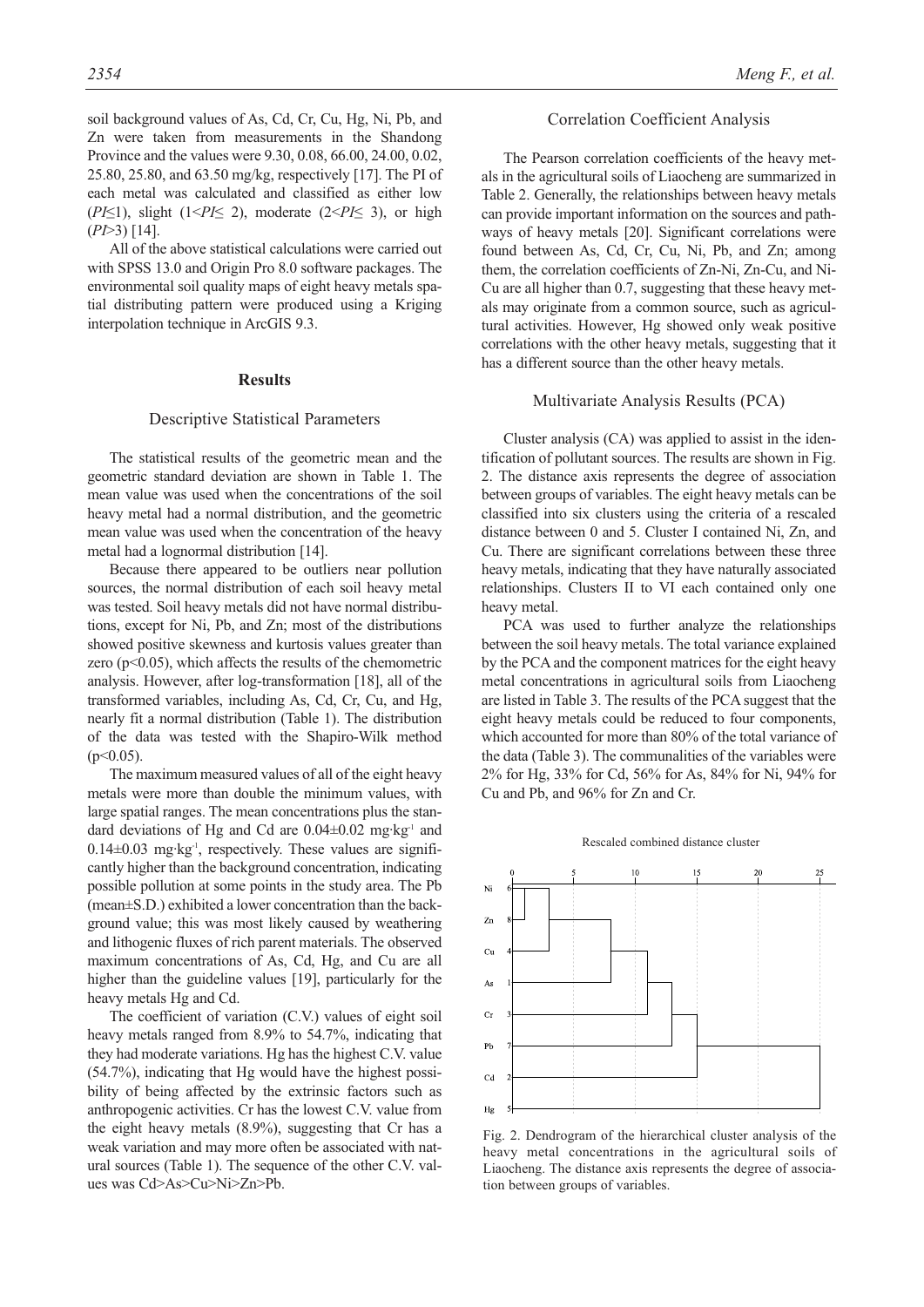| Element        | As      | Cd      | Cr      | Cu      | Hg       | Ni      | Pb      | Zn   |
|----------------|---------|---------|---------|---------|----------|---------|---------|------|
| As             | 1.00    |         |         |         |          |         |         |      |
| C <sub>d</sub> | $0.43*$ | 1.00    |         |         |          |         |         |      |
| Cr             | $0.53*$ | $0.38*$ | 1.00    |         |          |         |         |      |
| Cu             | $0.62*$ | $0.36*$ | $0.50*$ | 1.00    |          |         |         |      |
| Hg             | 0.07    | 0.05    | 0.02    | $0.08*$ | 1.00     |         |         |      |
| Ni             | $0.60*$ | $0.45*$ | $0.55*$ | $0.74*$ | 0.02     | 1.00    |         |      |
| Pb             | $0.46*$ | $0.32*$ | $0.32*$ | $0.48*$ | 0.06     | $0.46*$ | 1.00    |      |
| Zn             | $0.66*$ | $0.52*$ | $0.57*$ | $0.77*$ | $0.09**$ | $0.83*$ | $0.52*$ | 1.00 |

Table 2. Pearson correlation matrix for heavy metals in the agricultural soils of Liaocheng.

\*Significant correlation at the 0.01 level (2-tailed).

\*\*Significant correlation at the 0.05 level (2-tailed).

Table 3. The total variance explained and the component matrices for the heavy metals.

| Total Variance Explained   |                     |                                                   |        |          |       |                                            |                |                             |              |       |                                   |                             |                |  |
|----------------------------|---------------------|---------------------------------------------------|--------|----------|-------|--------------------------------------------|----------------|-----------------------------|--------------|-------|-----------------------------------|-----------------------------|----------------|--|
|                            | Initial Eigenvalues |                                                   |        |          |       | <b>Extraction Sums of Squared Loadings</b> |                |                             |              |       | Rotation Sums of Squared Loadings |                             |                |  |
| Component                  | Total               | $%$ of<br>Cumulative<br>Variance<br>$\frac{0}{0}$ |        | Total    |       | $%$ of<br>Variance                         |                | Cumulative<br>$\frac{0}{0}$ |              | Total | $%$ of<br>Variance                | Cumulative<br>$\frac{0}{0}$ |                |  |
| $\mathbf{1}$               | 4.277               | 53.46                                             | 53.46  |          |       | 4.277<br>53.46                             |                |                             | 53.46        |       | 3.294                             | 41.18                       | 41.18          |  |
| $\overline{2}$             | 0.992               | 12.41                                             | 65.87  |          | 0.992 |                                            | 12.41          |                             | 65.87        |       | 1.220                             | 15.25                       | 56.43          |  |
| 3                          | 0.711               | 8.89                                              | 74.76  |          | 0.711 |                                            | 8.89           |                             | 74.76        |       | 1.089                             | 13.61                       | 70.04          |  |
| $\overline{4}$             | 0.661               | 8.27                                              | 83.02  |          |       | 0.661                                      |                | 8.27                        | 83.02        |       | 1.039                             | 12.98                       | 83.02          |  |
| 5                          | 0.536               | 6.70                                              | 89.73  |          |       |                                            |                |                             |              |       |                                   |                             |                |  |
| 6                          | 0.417               | 5.21                                              |        | 94.94    |       |                                            |                |                             |              |       |                                   |                             |                |  |
| 7                          | 0.251               | 3.13                                              |        | 98.07    |       |                                            |                |                             |              |       |                                   |                             |                |  |
| 8                          | 0.155               | 1.93                                              | 100.00 |          |       |                                            |                |                             |              |       |                                   |                             |                |  |
| Component Matrix           |                     |                                                   |        |          |       |                                            |                |                             |              |       |                                   |                             |                |  |
| Element                    | Component Matrix    |                                                   |        |          |       |                                            |                |                             |              |       |                                   | Rotated Component Matrix    |                |  |
|                            | $\mathbf{1}$        | $\overline{2}$                                    |        | 3        |       |                                            | $\overline{4}$ |                             | $\mathbf{1}$ |       | $\overline{2}$                    | 3                           | $\overline{4}$ |  |
| Zn                         | 0.913               | $-0.031$                                          |        | $-0.034$ |       | $-0.045$                                   |                | 0.808                       |              |       | 0.329                             | 0.255                       | 0.102          |  |
| Ni                         | 0.865               | $-0.182$                                          |        | $-0.098$ |       | $-0.076$                                   |                | 0.823                       |              |       | 0.294                             | 0.177                       | $-0.049$       |  |
| Cu                         | 0.846               | $-0.007$                                          |        | $-0.243$ |       | $-0.125$                                   |                | 0.813                       |              |       | 0.339                             | 0.021                       | 0.117          |  |
| As                         | 0.801               | 0.036                                             |        | $-0.017$ |       | $-0.077$                                   |                | 0.712                       |              |       | 0.262                             | 0.219                       | 0.159          |  |
| Cr                         | 0.700               | $-0.196$                                          |        | 0.126    |       | $-0.375$                                   |                |                             | 0.792        |       | $-0.110$                          | 0.212                       | $-0.008$       |  |
| Pb                         | 0.643               | 0.134                                             |        | $-0.327$ |       | 0.609                                      |                |                             | 0.283        |       | 0.897                             | 0.138                       | 0.071          |  |
| Hg                         | 0.238               | 0.949                                             |        | 0.067    |       |                                            | $-0.170$       |                             | 0.075        |       | 0.064                             | 0.045                       | 0.990          |  |
| $\ensuremath{\mathrm{Cd}}$ | 0.615               | $-0.022$                                          |        | 0.717    |       |                                            | 0.302          |                             | 0.289        |       | 0.142                             | 0.937                       | 0.051          |  |

Extraction Method: Principal Component Analysis. Eight components extracted.

According to Table 3, all the elements were well represented by four components. The initial component matrix indicated that Zn, Ni, Cu, As, and Cr were associated, displaying high values in the first component (F1). Hg showed a high value in the second component (F2). However, Pb showed a greater value in F1 and was also partially represented in the fourth component (F4). Additionally, Cd showed a high value in the third component (F3) and was also partially represented in F1. Nevertheless, the rotation of the matrix eliminated ambiguities. As shown in Table 3, F1 includes Zn, Ni, Cu, As, and Cr; F2 includes Pb; F3 includes Cd; and F4 includes Hg.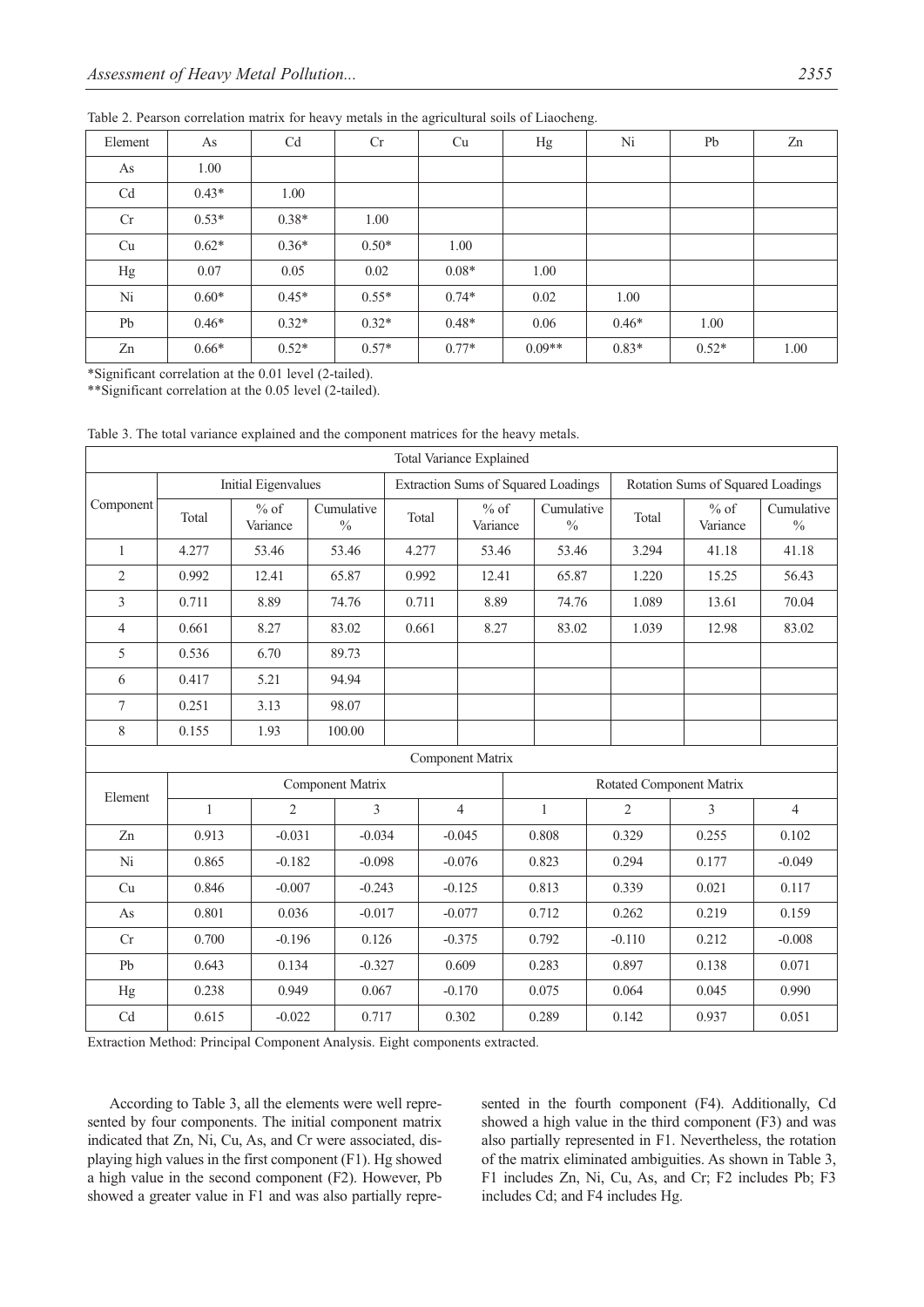|    |      | PI    |      | Number of samples |        |              |                  |  |  |  |
|----|------|-------|------|-------------------|--------|--------------|------------------|--|--|--|
|    | Min  | Max   | Mean | Low               | Slight | Middle       | High             |  |  |  |
| As | 0.20 | 1.89  | 1.15 | 102               | 548    | $\mathbf{0}$ | $\mathbf{0}$     |  |  |  |
| Cd | 1.00 | 4.25  | 1.75 | $\mathbf{0}$      | 529    | 114          | $\overline{7}$   |  |  |  |
| Cr | 0.60 | 1.27  | 0.95 | 495               | 155    | $\mathbf{0}$ | $\mathbf{0}$     |  |  |  |
| Cu | 0.56 | 1.73  | 0.91 | 546               | 104    | $\mathbf{0}$ | $\mathbf{0}$     |  |  |  |
| Hg | 0.50 | 13.00 | 2.00 | 19                | 373    | 180          | 78               |  |  |  |
| Ni | 0.64 | 1.46  | 1.02 | 277               | 373    | $\mathbf{0}$ | $\boldsymbol{0}$ |  |  |  |
| Pb | 0.57 | 1.19  | 0.83 | 635               | 15     | $\mathbf{0}$ | $\mathbf{0}$     |  |  |  |
| Zn | 0.67 | 1.48  | 0.99 | 350               | 300    | $\mathbf{0}$ | $\mathbf{0}$     |  |  |  |

Table 4. Pollution index of heavy metals in the agricultural soils of Liaocheng.

Because the contents of Zn, Ni, Cu, and Cr are close to the background value, the source for these heavy metals is likely the parent soil materials. Cd and Hg are well known pollutants in agricultural soils and may originate from a common anthropogenic source, such as industrial activities, manure, and the burning of coal; the parent materials of the soils may partially control their concentrations.

#### Heavy Metal Pollution Assessment

The PIs were calculated using the background value of heavy metals. As shown in Table 4, the *PI*s varied greatly across the different heavy metals. As, Cr, Cu, Ni, Pb, and Zn exhibited lower values, and all of the samples had low or small *PI*s, indicating that the concentrations of As, Cr, Cu, Ni, Pb, and Zn in the soil samples were comparable to the background values of the Shandong Province and there was not obvious pollution of the above six heavy metals in the agricultural soil samples. The *PI* value of Hg ranged from 0.50 to 13.00; more than 258 samples, approximately 39.7%, were classified as being moderately or heavily contaminated with Hg. Cd also exhibited higher PI values, ranging from 1.00 to 4.25; more than 121 samples, approximately 18.6%, were classified as being moderately or heavily contaminated with Cd. The maximum PIs for Hg and Cd were 13.00 and 4.25, respectively. Therefore, it is very likely that some soil samples in Liaocheng are highly polluted with Hg and Cd.

# Spatial Distribution Characteristics of Soil Heavy Metals

ArcGIS can be used to produce spatial distribution maps of heavy metals and thus it can be used for interpreting spatial variability and environmental sources [3, 9]. A comparison of interpolation methods available in ArcGIS 9.3 showed that higher precise interpolations are obtained by ordinary Kriging; thus, the PIs of the eight heavy metals were interpolated using the Kriging interpolation method.

The spatial distribution maps of the PIs of As, Cd, Cr, Cu, Hg, Ni, Pb, and Zn in the agricultural soils of Liaocheng are presented in Fig. 3. The maps show that the effects of heavy metals on soil quality are different. The effect of Hg and Cd are greater than the other metals with significant spatial heterogeneity.

Hg is a dangerous heavy metal; the higher *PI* values of Hg concentrations are mainly located at the centre, northwestern, and southwestern parts of the study area. Elsewhere, the Hg concentrations are relatively low. For Hg, the proportions of moderately polluted (2<*PI*≤3) and highly contaminated (3<*PI*) areas are 28% and 12%, respectively. However, higher *PI* values for Cd were found in the western and northern parts of the study area. For Cd, the proportions of moderately polluted (2<*PI*≤ 3) and highly contaminated (3<*PI*) areas are 17% and 1%, respectively. The values in Table 4 show no risk of heavy metal pollution from As, Cr, Cu, Ni, Pb, and Zn in this study area. However, the *PI*s of As, Ni, and Zn that are greater than one covered 91%, 63%, and 43% of the total area, respectively.

Previous studies have suggested that common sources of As and Hg in soils are sewage irrigation, manure application, and coal burning; Cd is a highly mobile element and often input through sewage irrigation. Generally, anthropogenic inputs of Cr and Ni from fertilizers and manures are lower than the concentrations already present in the soil. Zn and Cu are common ingredients of some pesticides and are also common in manure [3, 21, 22]. As, Cd, Cu, Hg, Pb, and Zn are mostly due derived from different anthropogenic activities such as agriculture, industry, and transportation. The abnormal heavy metal concentrations mostly coincided with industrial locations [9]. For example, there are large thermal power plants, chemical enterprises, and machinery manufacturing enterprises in zones "A" and "B" in Fig. 3.

#### **Conclusions**

A total of 650 agricultural soil samples collected from suburban areas of Liaocheng were analyzed for the following heavy metals: As, Cd, Cr, Cu, Hg, Ni, Pb, and Zn. All data followed normal or lognormal distributions. Among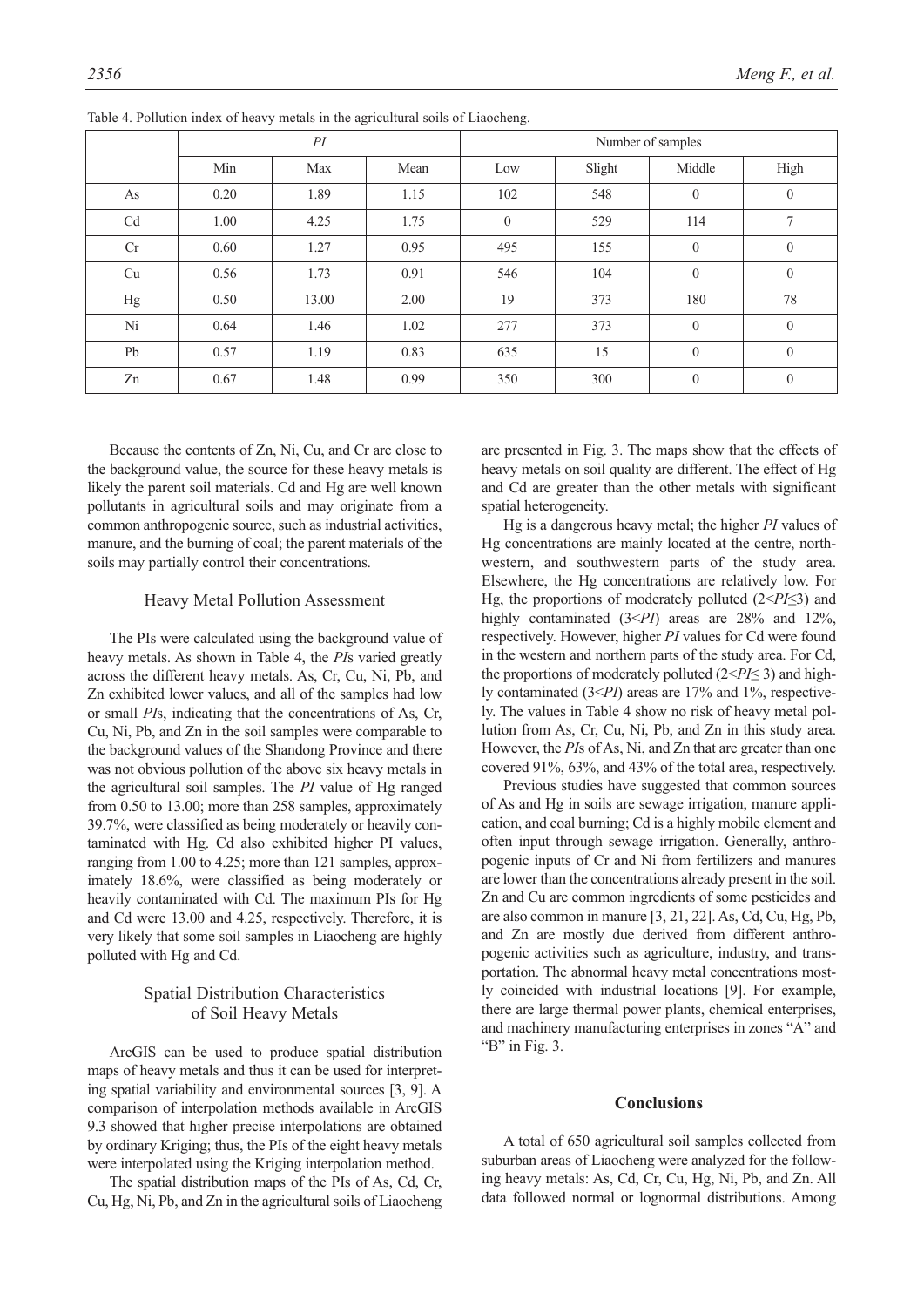the eight heavy metals, the mean concentrations of As, Cd, Hg, and Ni exceeded their corresponding background values. Additionally, the maximum concentrations of As, Cd, Hg, and Cu are all higher than the guideline values (GB 15618-1995), particularly the heavy metals Hg and Cd. All soil samples had low or slight *PI*s of As, Cr, Cu, Ni, Pb, and Zn. Hg and Cd exhibited high *PI* values (39.7% and 18.6%, respectively), and the soils were classified as being moderately or heavily contaminated with these heavy metals. Significant correlations were observed between As, Cd, Cr, Cu, Ni, Pb, and Zn, suggesting that they may originate from a common source. However, Hg showed only weak positive correlations with the other heavy metals, suggesting a different source. The abnormally high heavy metal concentrations mostly coincided with the industrial locations.

Results of the combined multivariate statistical analyses (cluster analysis and principal components analysis) and the spatial distribution patterns of heavy metals showed that anthropogenic sources, such as industrial activities, manure, and the burning of coal, represent important sources of Cd and Hg contamination, while the parent soil materials may partially control their concentrations. In contrast, Zn, Ni, Cu, As, and Cr are close to the background values, so the parent soil materials are likely to be the



Fig. 3. Spatial distribution maps of the PIs of the heavy metals As, Cd, Cr, Cu, Hg, Ni, Pb, and Zn in the agricultural soils of Liaocheng. A: thermal power plants (5.6 million mw unit) and B: industrial park.